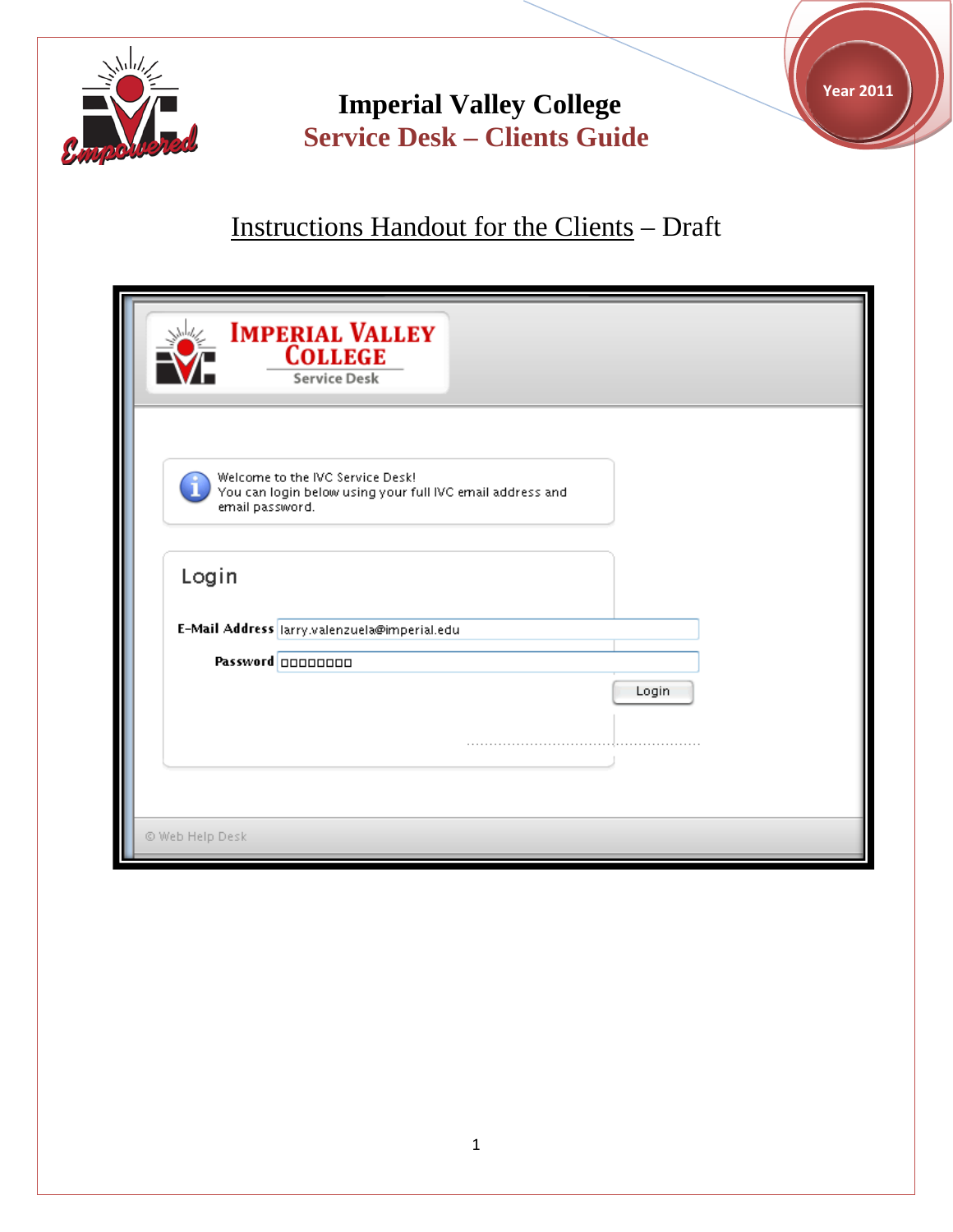

**Year 2011**

# **Welcome to Service Desk Client's Guide**

| Where can I view resourceful Service Desk Client Tutorials videos online? 3 |  |
|-----------------------------------------------------------------------------|--|

| How do I login as a client to get access to my Service Desk account?  4                  |  |
|------------------------------------------------------------------------------------------|--|
| What types of technology work request types are there in the Service Desk?  5            |  |
| How do I submit an IT Technology work request on the Service Desk?  6                    |  |
|                                                                                          |  |
| When I submit my work request, will I get a confirmation number by e-mail? 8             |  |
|                                                                                          |  |
|                                                                                          |  |
| How can I look up a Frequently Asked Question (FAQ) to find a solution to my problem? 10 |  |
| What does each Service Desk icon represent in terms of functionality?  11                |  |
|                                                                                          |  |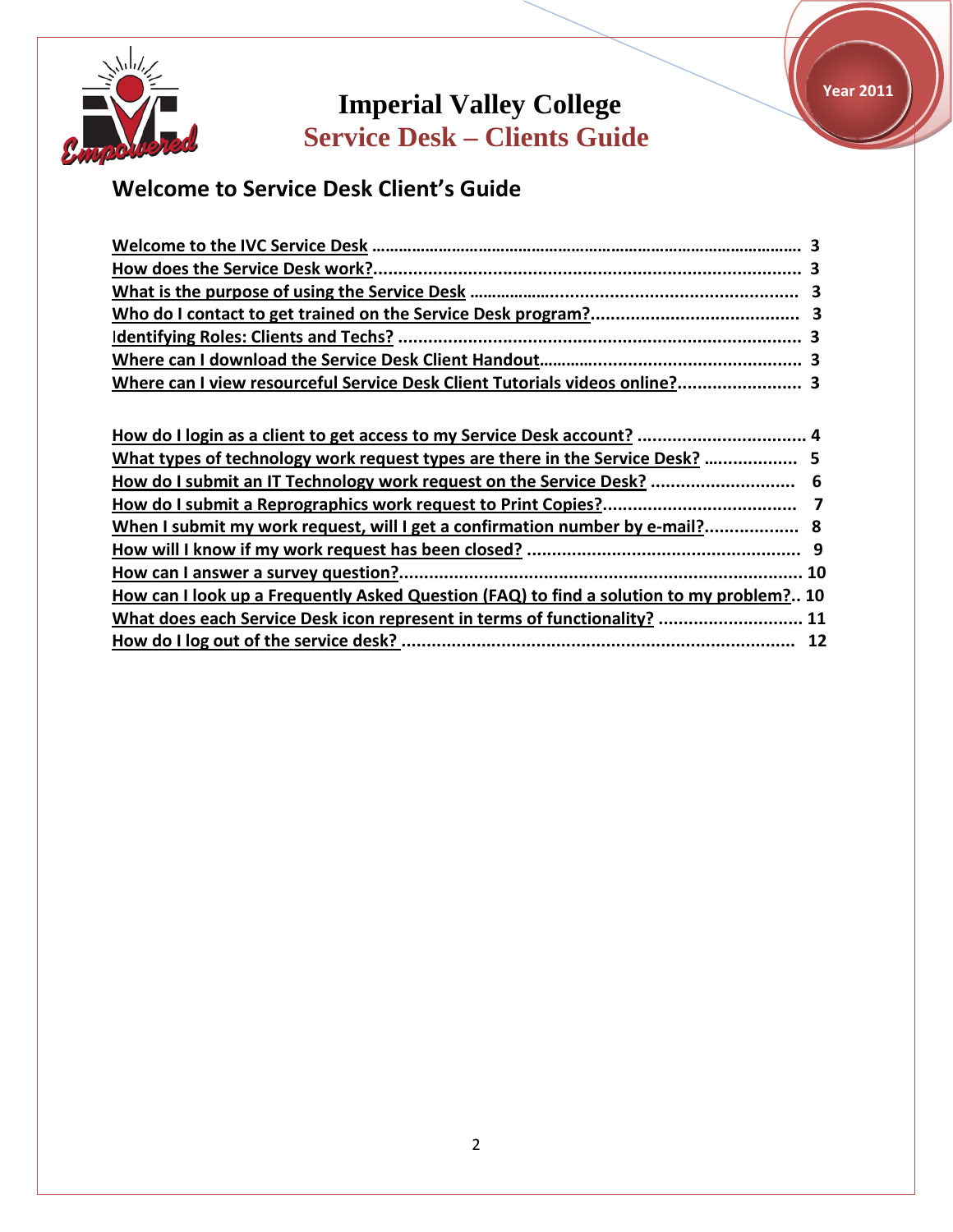**Year 2011**



## **Imperial Valley College Service Desk – Clients Guide**

### **Welcome to the IVC Service Desk?**

The Service Desk is a self service online program that is maintained by the Information Technology Department at Imperial Valley College. The purpose of using the Service Desk is to assist faculty and staff in providing technical support campus wide.

### **How does the Service Desk work?**

Faculty and staff can use the Service Desk to log in and submit Reprographics Requests **(Brochures, Display Booth, Flyers, News Releases, Photo Requests, Posters/Signs, and Print Copies)** or Technology Requests to receive technical support to a technical problem in **Banner Support, Classroom Equipment Support, Computer Lab Support, Computer Support, E-mail Support, Phone / Fax Support, Training Support, Website Support and Wireless Support.** After the client (faculty or staff) submits a ticket on the service desk, you will receive an e-mail confirmation number letting you know that your ticket has been received and will be assigned to a technician, computer analyst, or director to process the work requests accordingly.

### **What is the purpose of using the Service Desk?**

By faculty and staff submitting their work requests through the Service Desk, will help information systems document, prioritize, keep track of future ticket cases, do technology surveys and get statistical information to budget for our own operating costs each fiscal year in maintaining the support we provide here at Imperial Valley College.

### **Who do I contact to get trained on the Service Desk program?**

[Larry Valenzuela,](http://www.imperial.edu/index.php?pid=122) is the Technology Center Technician that provides campus wide trainings for Imperial Valley College employees in the use of the Help Desk. Faculty or staff can schedule individual appointments by contacting him at (760) 355-6189.

### **Identifying Roles: Clients and Techs**

What is the role of the client? A client represents faculty, staff or supervisors who have permissions to access the help desk to submit a technology request or maintenance request online. What is the role of the tech? A tech represents a technician, computer analyst, or director who has permissions to view, update and keep track of tickets online.

### **Where can I download the Service Desk Client Handout?**

Go to this link: Service [Desk Client Handout](http://faculty.imperial.edu/images/users/81/Service%20Desk%20Clients%20Guide%20Handout%20-%20Reprogaphics.pdf) - New!

**Where can I view resourceful Service Desk Client Tutorials videos online?** Go to the link: <http://faculty.imperial.edu/larry.valenzuela/item/445-ivc-service-desk-videos>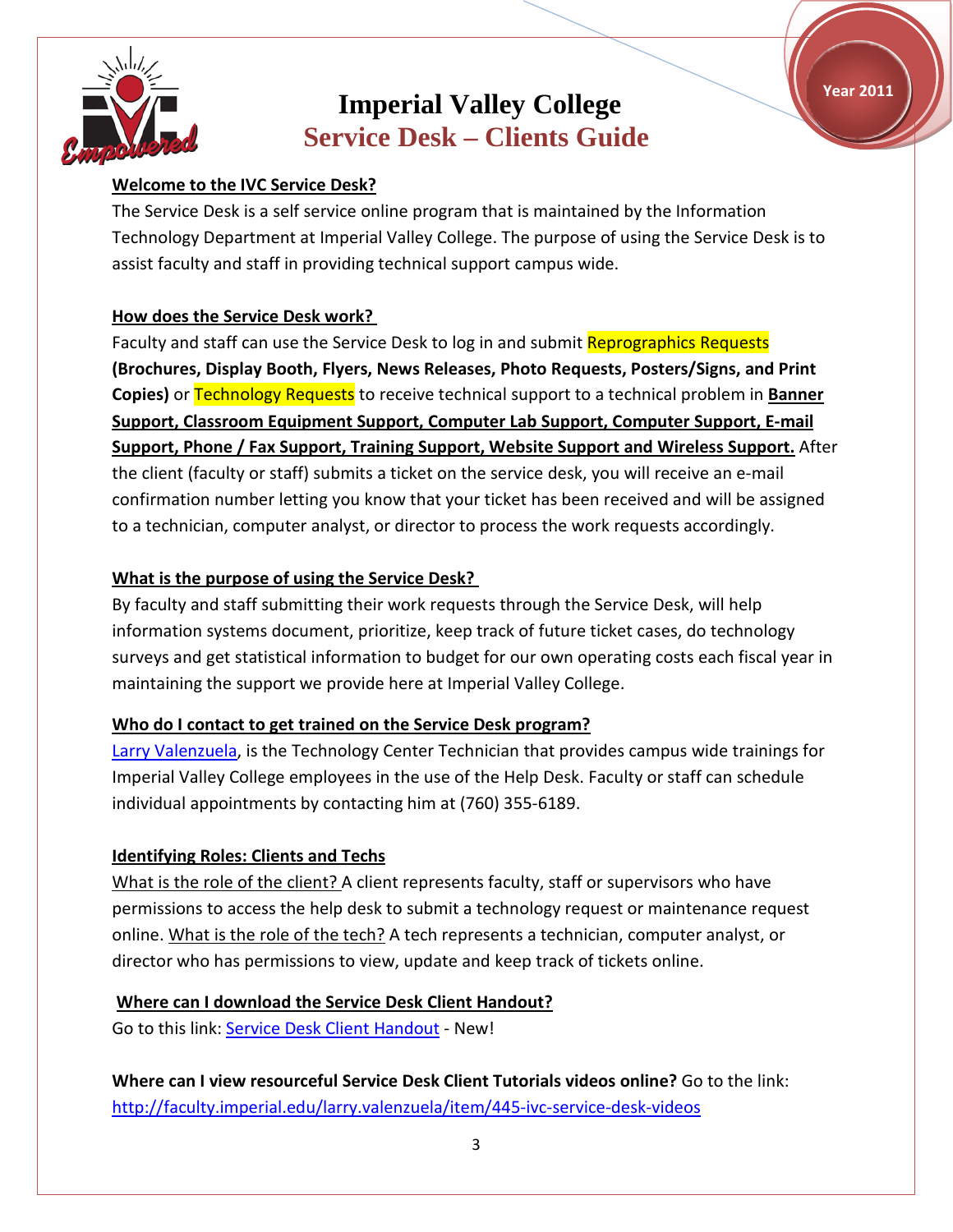



### **1. How do I login as a client to get access to my Service Desk account?**

First, open your web browser Internet Explorer 8.0 or Mozilla Firefox 4.0 or Safari and go to the main IVC website **[www.imperial.edu,](http://www.imperial.edu/)** and then click on the **Faculty and Staff tab**, and then click on **IVC Service Desk link**. Below is a sample of what you should see in the Service Desk (Self-Service) online program. In the Help Desk login page type in your IVC e-mail address and password. For example:

## **E-mail address: [larry.valenzuela@imperial.edu](mailto:larry.valenzuela@imperial.edu) Password: (same as your outlook account)**

| <b>IMPERIAL VALLEY</b><br><b>COLLEGE</b><br><b>Service Desk</b>                                                  |
|------------------------------------------------------------------------------------------------------------------|
| Welcome to the IVC Service Desk!<br>You can login below using your full IVC email address and<br>email password. |
| Login                                                                                                            |
| E-Mail Address larry.valenzuela@imperial.edu                                                                     |
| Password 00000000                                                                                                |
| Login                                                                                                            |
|                                                                                                                  |
| @ Web Help Desk                                                                                                  |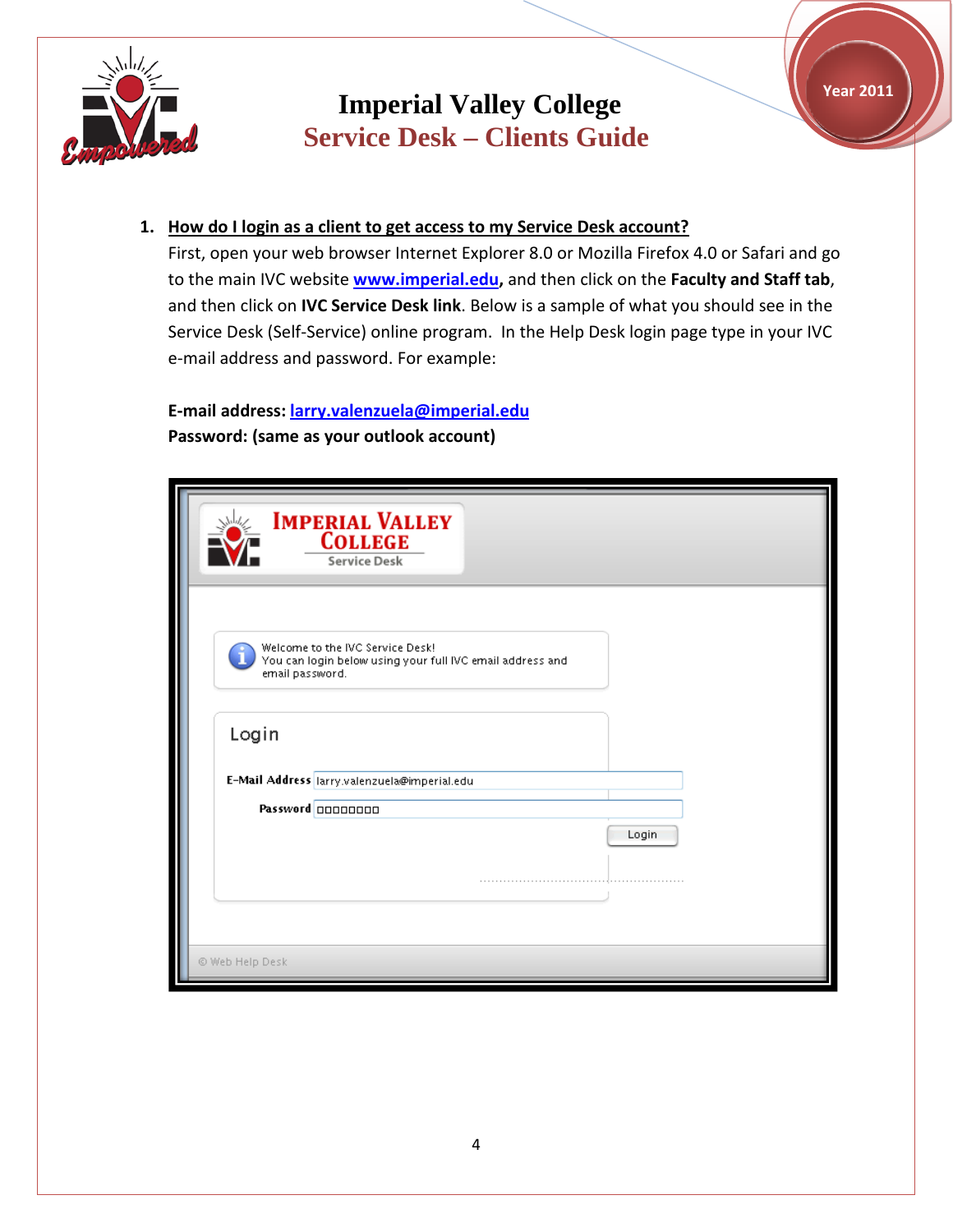



- **2. What types of technology work request types are there in the Service Desk?** After you successfully log into the Service Desk, you will prompted to fill out the Service Desk Request Form. Click on the drop down menu to select a request type: For example: Reprographics Request or Technology Request (each of these requests have a list of request types listed to choose from:
	- The **Reprographics Request** is used to submit work requests for brochures, Display Booth (design and setup), Flyers, News Releases, Photo Requests, Posters/Signs, and Print Copies. Contact Phone # (760) 355-6387.
	- The **Technology Request** is used to submit work requests to get assistance with an IT related issue. Contact Phone # (760) 355-6300.

| <b>Reprographics Request Types</b> | <b>Request Type</b>   | Reprographics Request                                                                | $\rightarrow$ 11                               |                                                          |
|------------------------------------|-----------------------|--------------------------------------------------------------------------------------|------------------------------------------------|----------------------------------------------------------|
|                                    | <b>Subject</b>        |                                                                                      | <b>Brochures</b><br>Display Booth              |                                                          |
|                                    | <b>Instructions</b>   | The Reprographics Request is use News Releases<br>(design and setup), Flyers, News R | <b>Flyers</b><br><b>Photo Requests</b>         | for brochures, Display Booth<br>Posters/Signs, and Print |
|                                    |                       | Copies. Contact Phone # (760) 35                                                     | Posters / Signs                                |                                                          |
|                                    | <b>Request Detail</b> |                                                                                      | <b>Print Copies</b>                            |                                                          |
| <b>Technology Request Types</b>    | <b>Request Type</b>   | <b>Technology Request</b><br>v ∷                                                     |                                                |                                                          |
|                                    | <b>Subject</b>        |                                                                                      | Banner Support<br>Classroom Equipment Support  |                                                          |
|                                    | <b>Instructions</b>   | Choose this request type if you ne Computer Support                                  | Computer Lab Support                           |                                                          |
|                                    | <b>Request Detail</b> |                                                                                      | Directory Support<br>E-mail Support            |                                                          |
|                                    |                       |                                                                                      | Phone / Fax Support<br><b>Training Support</b> |                                                          |
|                                    |                       |                                                                                      | Website Support<br>Wireless Support            |                                                          |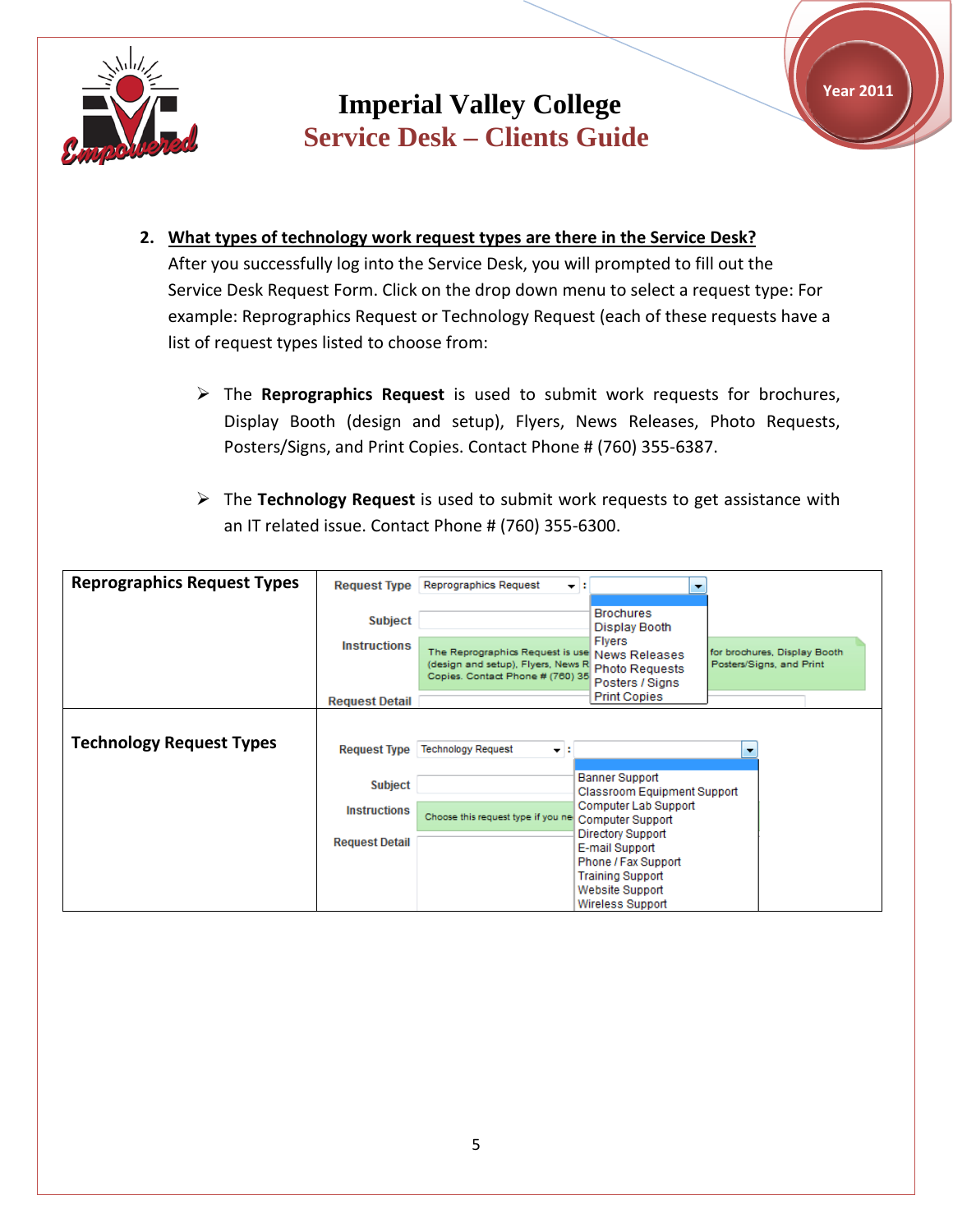

**3. How do I submit a IT Technology work request on the Service Desk?** For example, if you select a technology request type (Banner Support); you will be prompted to select the next category request type **(Admissions & Records Support thru WebSTAR).**

| Help Request          |                                                                                                                                             |                                                              |                          |
|-----------------------|---------------------------------------------------------------------------------------------------------------------------------------------|--------------------------------------------------------------|--------------------------|
|                       | Request Type   Technology Request     Banner Support<br>- :                                                                                 | $\overline{\phantom{a}}$                                     |                          |
| Subject               |                                                                                                                                             | <b>Admissions &amp; Records</b><br>Counseling<br>DegreeWorks |                          |
| Instructions          | This request type is for staff to submit support requests in Banner surfinancial Aid<br>Permissions, Other, Reports, Scanning, and WebSTAR. | Finance<br><b>Human Resources</b>                            | Counseling, Degreeworks, |
| <b>Request Detail</b> |                                                                                                                                             | Instruction<br>Login / Permissions<br>Other<br>Reports       |                          |
|                       |                                                                                                                                             | Scanning<br>WebSTAR                                          |                          |

- In **Subject** line, client will type a subject (topic) of what the request is for.
- $\triangleright$  In **Instructions**, gives instructions to clients what the request type is for.
- In **Request Detail**, client will type a detail message of what the request is for.
- In **Carbon Copy (Cc),** client will type in a e-mail address that you want to add.
- Place a check mark on **√ Enabled** to Cc another clients e-mail address (optional).
- $\triangleright$  In **Attachments**, click the add file button (up to 5 MB).
- In **Location** it's defaulted to Imperial Valley College;
- In **Room #** it's defaulted to your room number of your location.
- In **Priority**, select the appropriate level **(Urgent, High, Medium, and Low).**
- Click **Save** when you are done completing the help desk work request. **Help Request**

|             | Subject Need help with Argos (testing ticket).                                               |                  |
|-------------|----------------------------------------------------------------------------------------------|------------------|
|             | Request D etail Need assitance in Argos reporting system.<br>Thanks.                         |                  |
|             | Carbon Copy (Cc) larry.valenzuela@imperial.edu                                               | <b>V</b> Enabled |
| Attachments | Add File                                                                                     |                  |
| Location    | Room 1704<br>Imperial Valley College<br>$\overline{\phantom{a}}$<br>$\overline{\phantom{a}}$ |                  |
|             | Priority Medium $\star$                                                                      |                  |

Cancel Save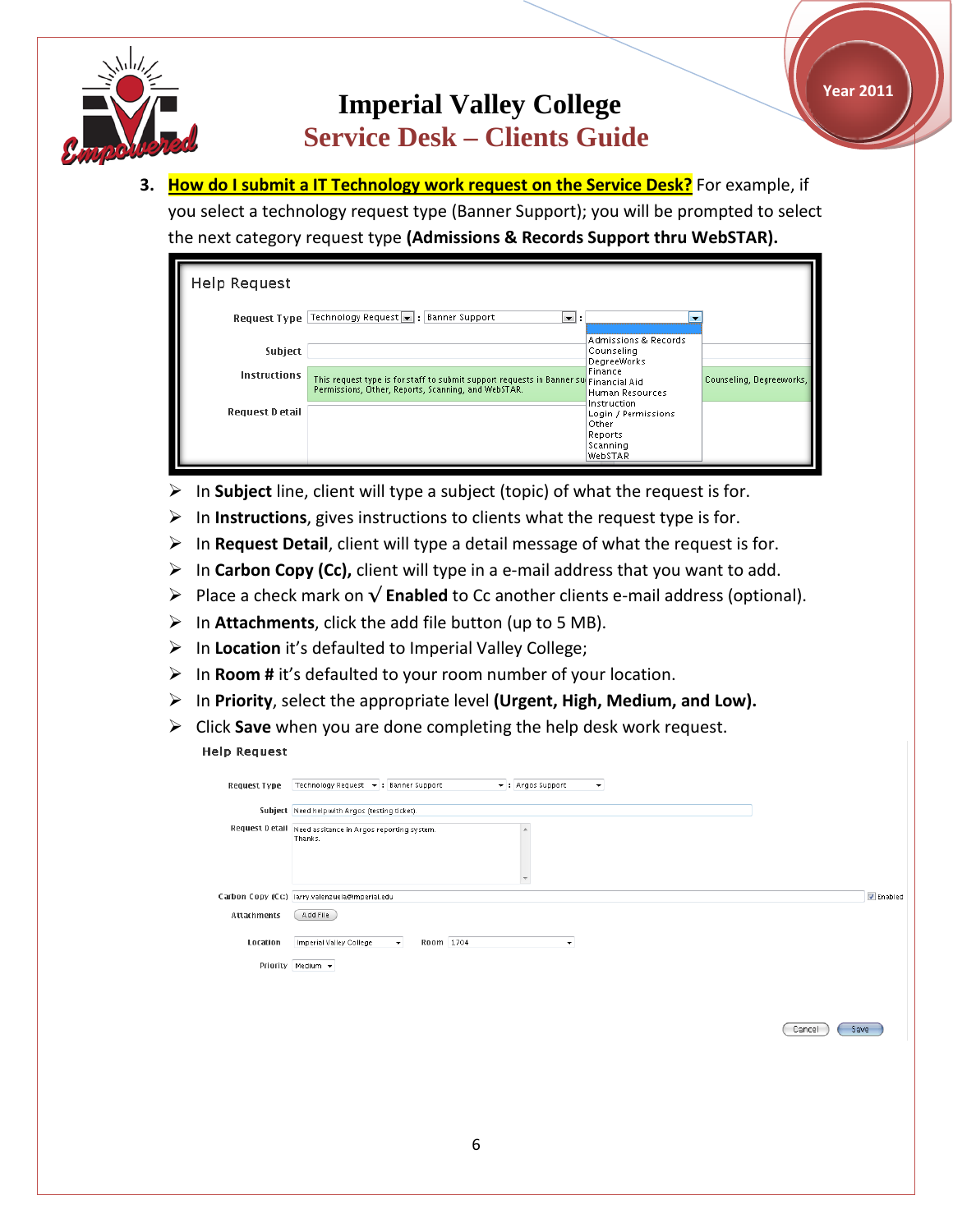

**4. How do I submit a Reprographics work request to print copies?** First, you select the Reprographics Request type and the select **Print Copies**; please fill in the following fields prior to filling out the Print Copies Request Form below and then click **Save** to submit your request. Reprographics is located in Building 500 - Room 512. Faculty and staff need to submit their Print Copies request here. Contact Phone # (760) 355-6387. **Note:** Print Copies Requests must be made a minimum of 48 hours in advance. Thank you.

|                                           | Request Type Reprographics Request<br>$\blacktriangleright$ : Print Copies                                                                                                                                                                                                                                                                    |
|-------------------------------------------|-----------------------------------------------------------------------------------------------------------------------------------------------------------------------------------------------------------------------------------------------------------------------------------------------------------------------------------------------|
| <b>Instructions</b>                       | Reprographics is located in Building 500 - Room 512. Faculty and staff need to submit<br>their Print Copies request here. Please fill in the following fields prior to filling out the<br>Print Copies Request Form below. Contact Phone # (760) 355-6387.<br>Attention: Print Copies Requests must be made a minimum of 48 hours in advance. |
|                                           | Thank you.                                                                                                                                                                                                                                                                                                                                    |
| Today's Date*                             | m.                                                                                                                                                                                                                                                                                                                                            |
| Date Needed*                              | ×<br>61                                                                                                                                                                                                                                                                                                                                       |
| Name*                                     | 6                                                                                                                                                                                                                                                                                                                                             |
| Department / Program*                     |                                                                                                                                                                                                                                                                                                                                               |
| Ext. or Phone #*                          |                                                                                                                                                                                                                                                                                                                                               |
| Subject of Work*                          |                                                                                                                                                                                                                                                                                                                                               |
| <b>Account No.*</b>                       |                                                                                                                                                                                                                                                                                                                                               |
| Number of Master Pages (sides submitted)* |                                                                                                                                                                                                                                                                                                                                               |
| Number of copies needed*                  |                                                                                                                                                                                                                                                                                                                                               |
| Digital Copying*                          | © Single sided copies © Front and back copies © As per sample © Proof                                                                                                                                                                                                                                                                         |
| <b>Special Instructions*</b>              |                                                                                                                                                                                                                                                                                                                                               |
|                                           | Paper Size* © 8 1/2 x 11(letter) © 8 1/2 x 14(legal) © 11x17(Tabloid) © Poster                                                                                                                                                                                                                                                                |
|                                           | Paper Type* © Copier Paper © Card Stock © Letterhead © NCR 2 3 4(Part)                                                                                                                                                                                                                                                                        |
|                                           | C Transparencies C Business Cards<br>Bindery* © Collate & staple © Do not collate © Collate/no staple © 3-hole punch                                                                                                                                                                                                                          |
|                                           | $\circledcirc$ spiral binding $\circledcirc$ staple in fold $\circledcirc$ staple (2 on side)                                                                                                                                                                                                                                                 |
|                                           | Paper color* O White O Blue O Canary O Green O Goldenrod O Pink O Tan<br>Red Grey O Ivory O Buff                                                                                                                                                                                                                                              |
|                                           | Other* Pad Cut                                                                                                                                                                                                                                                                                                                                |
|                                           | Fold* © Letter/Brochure © In Half © Other © not applicable                                                                                                                                                                                                                                                                                    |
| Carbon Copy (Cc:)                         | Enabled                                                                                                                                                                                                                                                                                                                                       |
| <b>Attachments</b>                        | Add File                                                                                                                                                                                                                                                                                                                                      |
| Location                                  | Room 1704<br><b>Imperial Valley College</b><br>▼.                                                                                                                                                                                                                                                                                             |
|                                           | Priority Medium                                                                                                                                                                                                                                                                                                                               |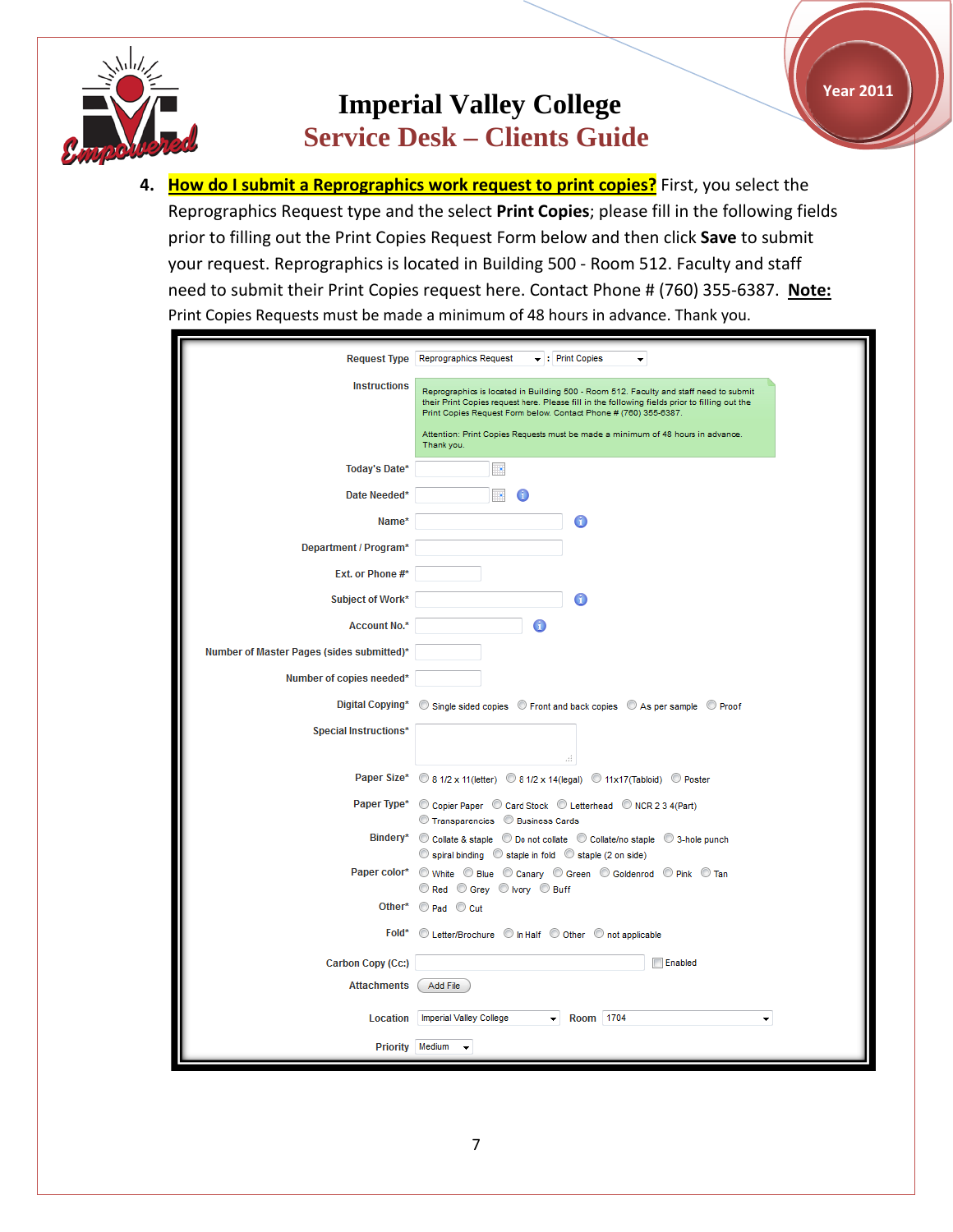

**5. When I submit my work request, will I get a confirmation number by e-mail?** Yes. After you submit your work request online to the service desk, the system will give you a confirmation number that your technology request has been received and assigned to a staff member to be processed accordingly. Below is a sample of a confirmation ticket number received and e-mail ticket #44 opened.

# **Thank You!**

Your ticket number is 44. You can use the History button above to check the status of your ticket.

An email confirmation is on its way to larry.valenzuela@imperial.edu.

| From:<br>To:<br>Cc:               | <b>IVC Service Desk</b><br>Larry Valenzuela |                                          |                                                                                                     |
|-----------------------------------|---------------------------------------------|------------------------------------------|-----------------------------------------------------------------------------------------------------|
| Subject:                          |                                             |                                          | Ticket 44 Open (Updated) --> Need help with Argos (testing ticket).: Need as                        |
|                                   | <b>Ticket Info</b>                          |                                          | <b>Cancel Ticket</b>                                                                                |
|                                   | <b>Ticket No.: 44</b>                       |                                          |                                                                                                     |
|                                   |                                             | <b>Report Date: 5/19/11 3:01 pm</b>      |                                                                                                     |
|                                   |                                             | <b>Est. Due Date: 5/24/11 1:01 pm</b>    |                                                                                                     |
|                                   |                                             |                                          | <b>Reporter:</b> Valenzuela, Larry <larry.valenzuela@imperial.edu></larry.valenzuela@imperial.edu>  |
|                                   |                                             | <b>Location: Imperial Valley College</b> |                                                                                                     |
|                                   | <b>Room: 1704</b>                           |                                          |                                                                                                     |
|                                   |                                             |                                          | <b>Department: Information Technology</b>                                                           |
|                                   |                                             | Tech: Cantwell, Jeff                     |                                                                                                     |
|                                   | <b>Status: Open</b>                         |                                          |                                                                                                     |
|                                   |                                             |                                          | <b>Request Type: Technology Request &gt; Banner Support &gt; Reports</b>                            |
|                                   |                                             |                                          | <b>Subject:</b> Need help with Argos (testing ticket).                                              |
| <b>Request Detail:</b><br>Thanks. |                                             |                                          | Need assistance in Argos reporting system. Testing ticket.                                          |
| <b>Notes</b>                      |                                             |                                          | <b>Add Note</b>                                                                                     |
| <b>Date</b>                       |                                             | <b>Name</b>                              | <b>Note Text</b>                                                                                    |
|                                   | $6/20/11$ Valenzuela,<br>4:04 pm Larry      |                                          | Installed Argos and showed him how to create a report in the Argos System.<br><b>Closed Closed.</b> |
| <b>Recipients</b>                 |                                             |                                          | Larry Valenzuela <larry.valenzuela@imperial.edu></larry.valenzuela@imperial.edu>                    |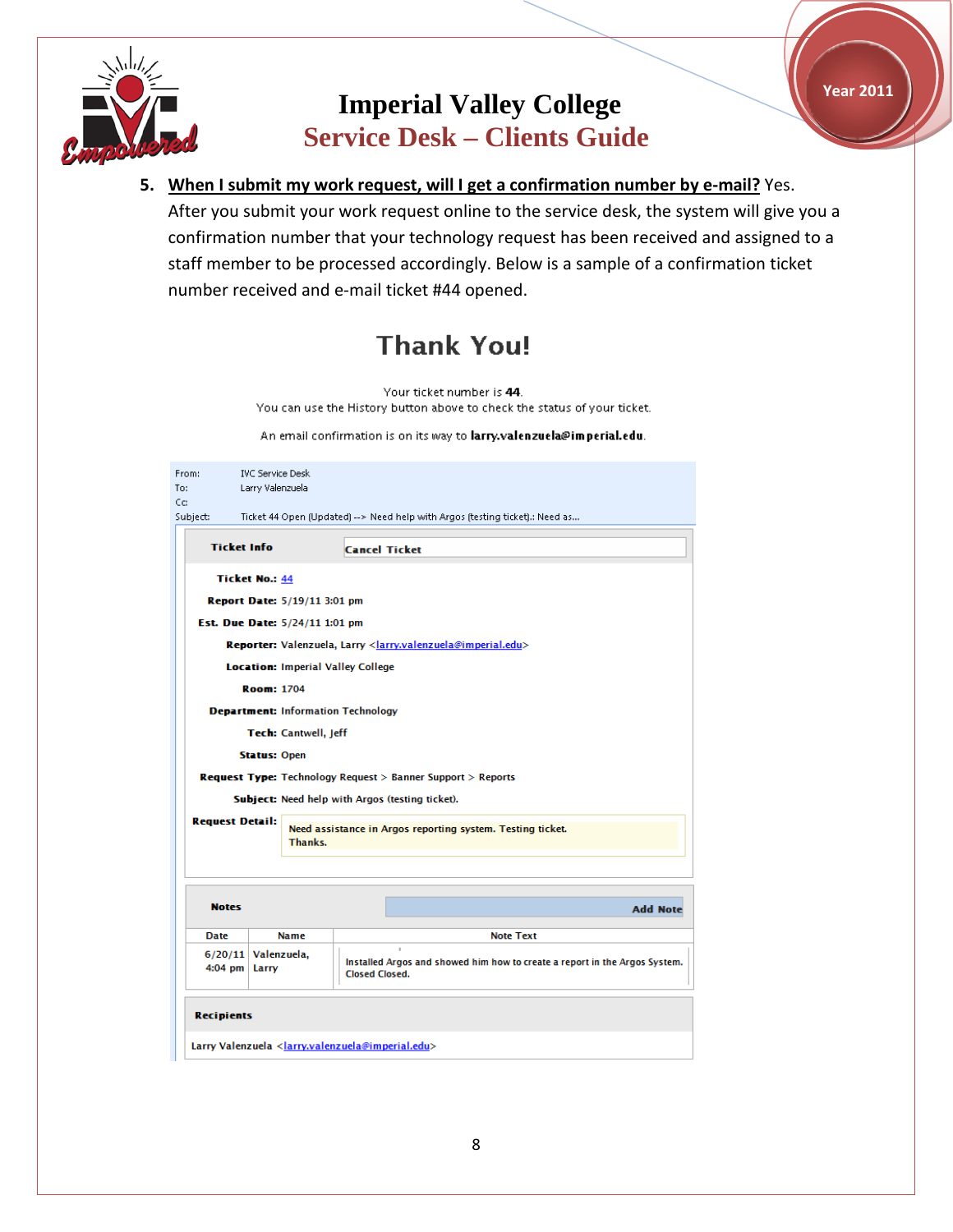



## **6. How will I know if my work request has been closed?**

After a tech provides technical support to a work request, he or she will provide input on the **notes section** and then **close out** the ticket. In addition, closed tickets can be added by the tech to the **FAQ (Frequently Asked Question) section** for future reference. Below is a sample of a closed ticket sent by e-mail from the help desk.

| ⊠ Inbox                         |                                                                |                                                                                                                                                         | Search Int            |
|---------------------------------|----------------------------------------------------------------|---------------------------------------------------------------------------------------------------------------------------------------------------------|-----------------------|
| $\mathbb{E}_1$ : 0   8 From     |                                                                | Subject                                                                                                                                                 | Received              |
| $\Box$ Date: Today              |                                                                |                                                                                                                                                         |                       |
| X<br>Web Help Desk              |                                                                | Ticket 44 Closed --> Need help with Argos (testing ticket).: Need as<br>Larry, thank you for using the IVC Help Desk. Your ticket (44) has been closed. | Mon 5/23/2011 3:10 PM |
| From:<br>To:<br>Cc:<br>Subject: | <b>IVC Service Desk</b><br>Larry Valenzuela                    | Ticket 44 Closed --> Need help with Argos (testing ticket).: Need as                                                                                    |                       |
|                                 | <b>Ticket Info</b>                                             |                                                                                                                                                         |                       |
|                                 | <b>Ticket No.: 44</b>                                          |                                                                                                                                                         |                       |
|                                 | Report Date: 5/19/11 3:01 pm<br>Est. Due Date: 5/24/11 1:01 pm |                                                                                                                                                         |                       |
|                                 | <b>Location: Imperial Valley College</b>                       | Reporter: Valenzuela, Larry < larry.valenzuela@imperial.edu>                                                                                            |                       |
|                                 | <b>Room: 1704</b>                                              |                                                                                                                                                         |                       |
|                                 | <b>Department: Information Technology</b>                      |                                                                                                                                                         |                       |
|                                 | Tech: Cantwell, Jeff                                           |                                                                                                                                                         |                       |
|                                 | <b>Status: Closed</b>                                          |                                                                                                                                                         |                       |
|                                 |                                                                | <b>Request Type: Technology Request &gt; Banner Support &gt; Reports</b>                                                                                |                       |
|                                 |                                                                | Subject: Need help with Argos (testing ticket).                                                                                                         |                       |
|                                 | <b>Request Detail:</b><br>Thanks.                              | Need assistance in Argos reporting system. Testing ticket.                                                                                              |                       |
|                                 |                                                                |                                                                                                                                                         |                       |
| <b>Notes</b>                    |                                                                |                                                                                                                                                         |                       |
| <b>Date</b>                     | <b>Name</b>                                                    | <b>Note Text</b><br>×.                                                                                                                                  |                       |
|                                 | $6/20/11$ Valenzuela,<br>4:04 pm Larry                         | Installed Argos and showed him how to create a report in the Argos System.<br><b>Closed Closed.</b>                                                     |                       |
| <b>Recipients</b>               |                                                                |                                                                                                                                                         |                       |
| <b>Jeff Cantwell</b>            |                                                                | Larry Valenzuela <larry.valenzuela@imperial.edu></larry.valenzuela@imperial.edu>                                                                        |                       |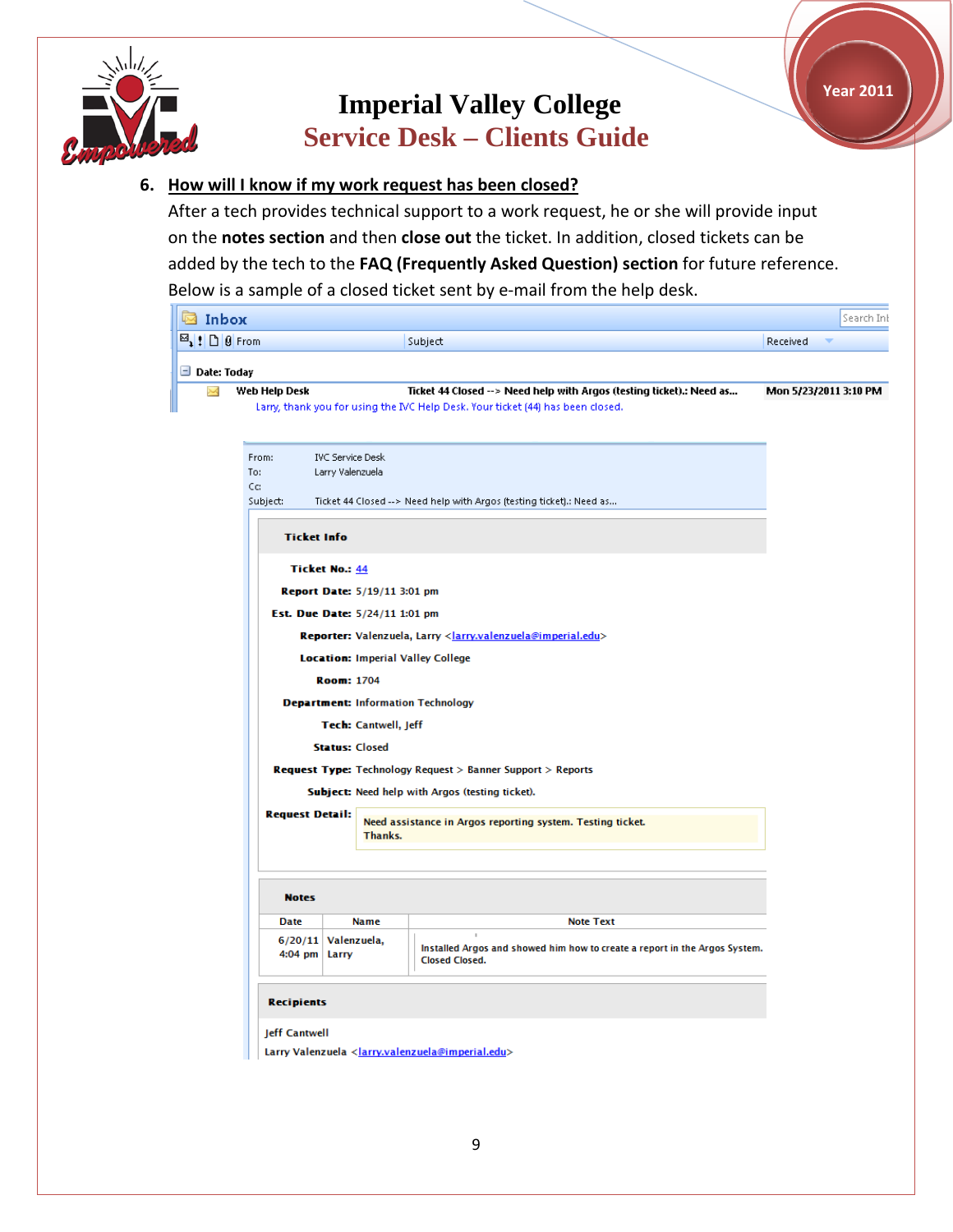

**7. How can I answer a survey question?** After a ticket has been closed by a technician, computer analyst or director, as a client you can click on the **History icon** and then on the right hand side find the **take survey button** and click on it to provide the IT Department input on how well we are servicing your IT needs on campus. We value your input and thank you for taking the time to fill out the survey.

|                                     | <b>IMPERIAL VALLEY</b> | <b>COLLEGE</b><br><b>Service Desk</b> |                          | Profile<br><b>History</b><br>FAQs<br><b>Messages</b><br>Request<br>Assets<br><b>Approvals</b><br>Logout                                           |                 |     |
|-------------------------------------|------------------------|---------------------------------------|--------------------------|---------------------------------------------------------------------------------------------------------------------------------------------------|-----------------|-----|
| <b>Ticket History</b><br>Ticket No. |                        |                                       |                          | Status All<br>$\mathbf{r}$<br><b>Contains</b>                                                                                                     | Search<br>Clear |     |
| No. v                               | Date                   | Updated                               | Status                   | <b>Request Detail</b>                                                                                                                             | Survey          | URL |
| 90                                  | 6/15/11                | 6/15/11                               | Updated by User          | Monitor is not working: Monitor continues to not turn on. Please help.                                                                            |                 |     |
| $Q$ 87                              |                        |                                       | 6/15/11 6/15/11 Approved | Testing ticket: Tesing ticket to see if I can approve FAQ questions.<br>L. Valenzuela: testing ticket.                                            |                 |     |
| ● 84                                | 6/15/11 6/20/11        |                                       | Closed                   | Easy Grade Pro: Printing Classroom and Attendance Reports: Norma Viricana called me this morning and<br>L. Valenzuela: Already provided technical | Take Survey     | ര   |

**8. How can I look up a Frequently Asked Question (FAQ) to find a solution to my problem?** Click **FAQ icon** and then click **Search** to see a list of **FAQ's online**.

| Category                                                              | <b>Contains</b><br>$\blacksquare$<br>Clear<br>FAO#                                                                                                                                                                                                                                                                                                                                                                                                                                                                                                                                                                                                                         | Search                            |                       |
|-----------------------------------------------------------------------|----------------------------------------------------------------------------------------------------------------------------------------------------------------------------------------------------------------------------------------------------------------------------------------------------------------------------------------------------------------------------------------------------------------------------------------------------------------------------------------------------------------------------------------------------------------------------------------------------------------------------------------------------------------------------|-----------------------------------|-----------------------|
| No. - Category                                                        | <b>Question   Answer</b>                                                                                                                                                                                                                                                                                                                                                                                                                                                                                                                                                                                                                                                   | Ratino                            | URL                   |
| 11 - Technology Request<br>• Website Support<br>• Online Form Support | Who do I contact to create an online form?<br>Hide Answer                                                                                                                                                                                                                                                                                                                                                                                                                                                                                                                                                                                                                  | ***<br>$(1 \text{ Vote})$<br>Vote | $\boldsymbol{\omega}$ |
|                                                                       | Please contact the webmaster:<br>Omar Ramos                                                                                                                                                                                                                                                                                                                                                                                                                                                                                                                                                                                                                                |                                   |                       |
| 10 - Technology Request<br>• Training Support                         | How do I convert two PowerPoint 2007 files (merge) into a single PDF file?                                                                                                                                                                                                                                                                                                                                                                                                                                                                                                                                                                                                 | *****<br>(3 Votes)                | ౚ                     |
| · Microsoft Office 2010/2007<br>• PowerPoint                          | Hide Answer<br>Here are the instructions on how to convert a MS PowerPoint 2007 file into a PDF file:<br>1. Open Adobe Acrobat 9.0 Professional 2. Go to File, then select Create a PDF file, and then select From File.<br>3. Go to your My Documents folders and select the PowerPoint file (Chapter 10) and then click Open.<br>4. Your powerpoint file will be converted into a PDF file. Click on File and click Close.<br>5. Follow the same steps 1-4 to convert the other PowerPoint presentation (Chapter 11)<br>6. After the PowerPoint file (Chapter 11) is converted into a PDF file, click on View Menu, then select Navigation Panels, then<br>select Pages. |                                   |                       |
|                                                                       | 7. Position cursor in Pages, then right-click and select Insert Pages and then select Front File, then select the file (chapter 10) and<br>click Open, in the Insert Pages dialog box you will be able to choose the location to After or Before and then select where you<br>want the pages placed either first or last, then click ok.<br>8. This will add both (merge) PDf files (Chapter 10 and 11) into a single PDF file.<br>9. Click on File, then select Save As and name the PDf file to save your work.                                                                                                                                                          |                                   |                       |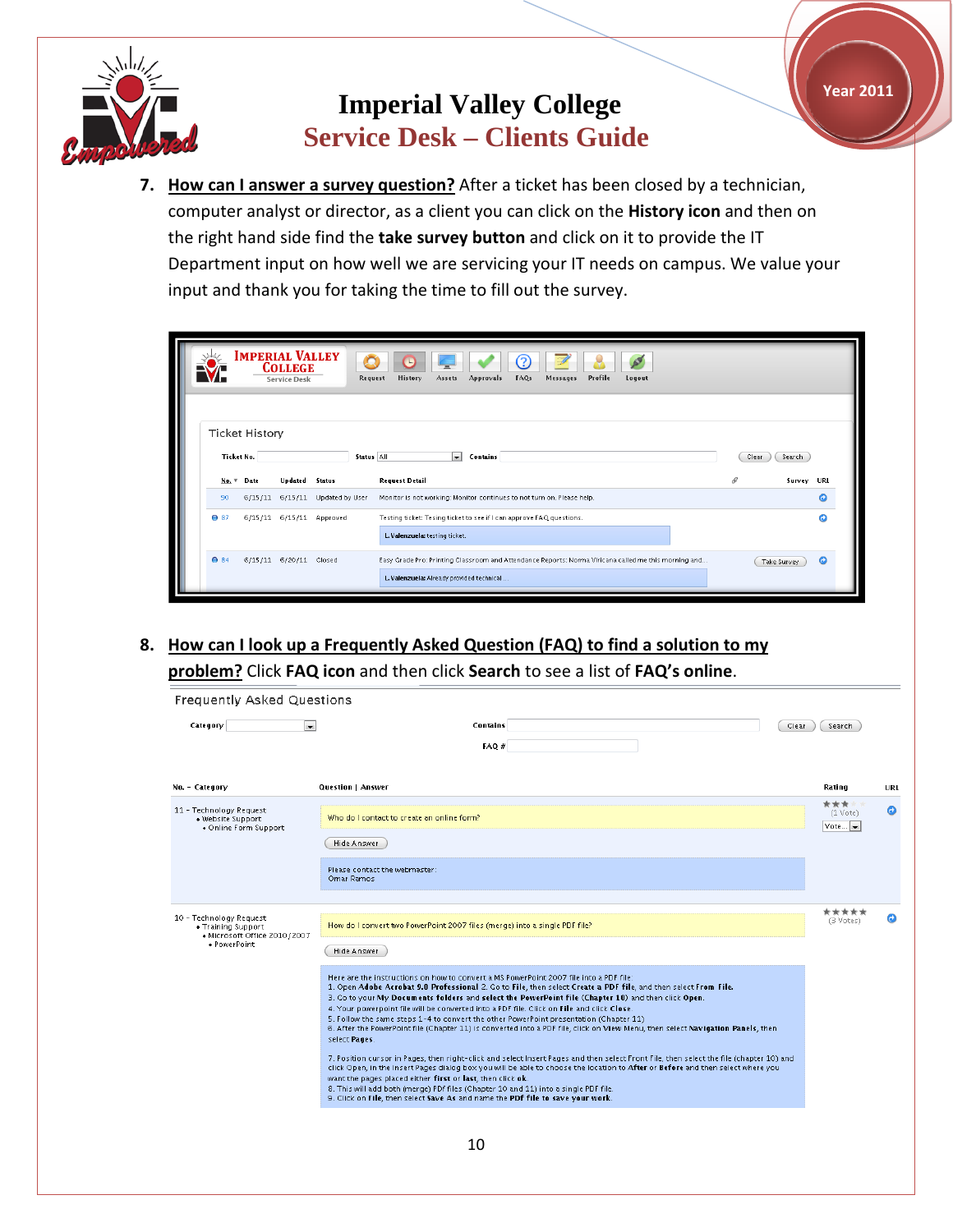

**Year 2011**



Below is a description of what each icon does in the Help Desk.

| Request                  | Request – Client can submit a technology or maintenance request online.                                                                                              |
|--------------------------|----------------------------------------------------------------------------------------------------------------------------------------------------------------------|
| $\Box$<br><b>History</b> | History – Client can search ticket history by typing in the ticket number, or selecting<br>a status type or click on search button to see a history list of tickets. |
| <b>Assets</b>            | Assets – Clients can search by asset type, model, location, room #.                                                                                                  |
| 2<br><b>FAOs</b>         | $FAQ$ – Clients can look up frequently asked questions by requests.                                                                                                  |
| <b>Messages</b>          | Messages – Clients can check to see if they have any new messages posted.                                                                                            |
| Profile                  | <b>Profile</b> – Clients have a user profile that consists of first name, last name, e-mail,<br>phone, location, room number, department and time zone.              |
| Logout                   | <b>Logout</b> $-$ logs you out of the help desk system.                                                                                                              |